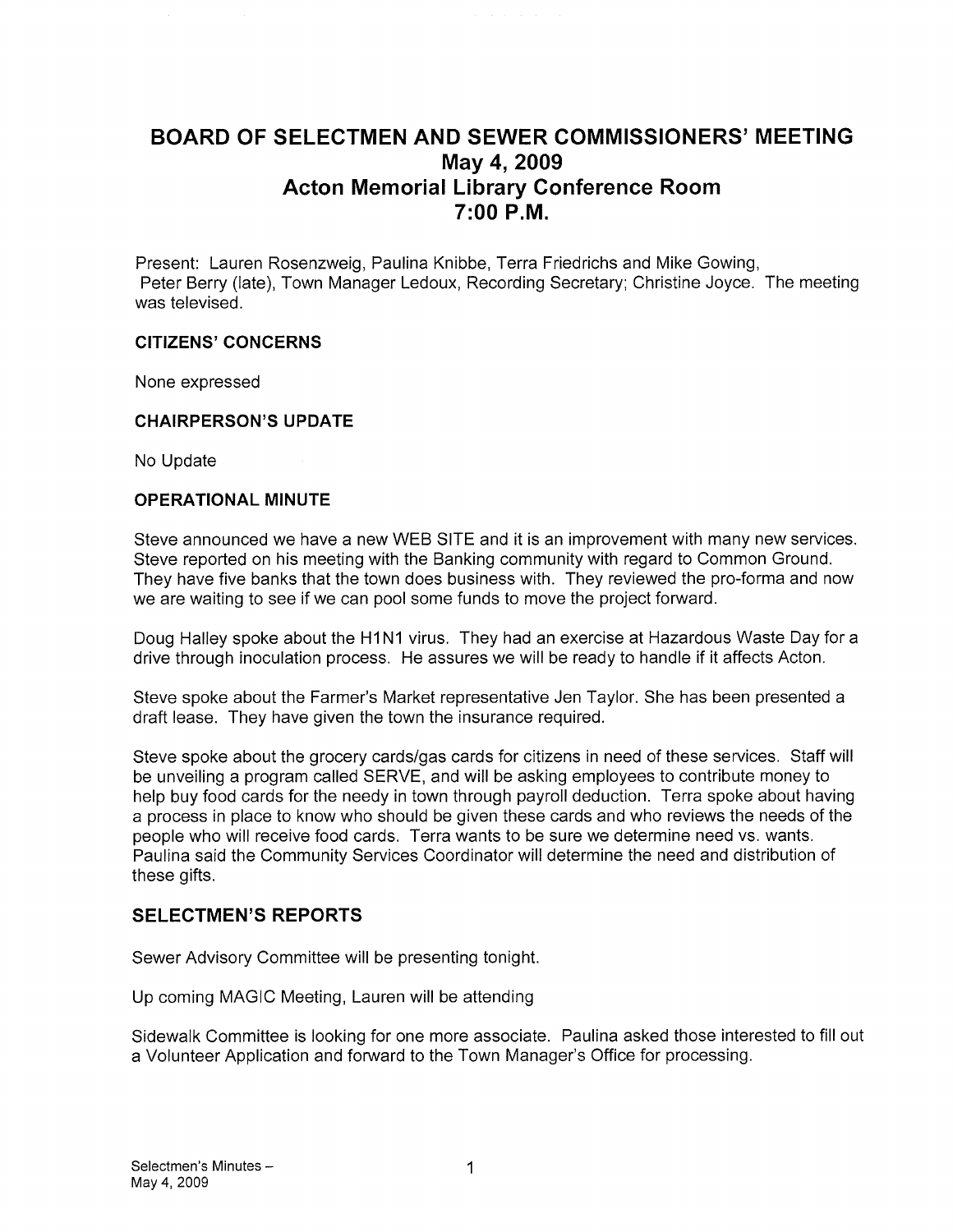# PUBLIC HEARINGS & APPOINTMENTS

## TREE REMOVAL HEARING CONTINUATION, 239 ARLINGTON STREET

MICHAEL GOWING — Moved to continue this discussion until late July or August to allow more time to study the proposals for leaving the tree in place. LAUREN ROSENZWEIG second. UNANIMOUS VOTE

### SEWER ACTION COMMITTEE REPORT, WATER RESOURCES ADVISORY COMMITTEE REQUEST AND STAFF COMMENTS

Lauren discussed the formation of the Spencer/Tuttle Flint project and spoke about the original betterments of \$45,000 from a study to build a standard gravity sewer system for that area. The Sewer Action Committee was formed to look into less expensive ways to treat wastewater in that area. Soils and conditions made it difficult to deal with installing septic systems.

Bruce Stamski did a study of the area for a low pressure system. It came in at \$20-\$30,000 and betterments will be determined later. In order to go to design and implementation they will need to file for State funds and it must be done before August.

Andy Munro thanked the board for the consideration of a low pressure system for that area. He wanted to give guidance and time frame. Andy said the cost will be \$17,000 to \$20,000. They have had the interest added and \$244.000 dollars. They asked the Board schedule a Special Town Meeting in June.

Paulina asked about scheduling a Special Town Meeting in June to address this issue. Lauren said we need to have the STM so it will make us eligible for stimulus money.

Terra felt that we have not done enough hard analysis to know what the costs are. She was concerned that we have holes in our zoning and that sewers enabled additional development. She is concerned that without proper controls that we are opening ourselves up to more unsustainable development. She is concerned that we are rushing forward with this and that we are taking a leap of faith on many aspects of the project. She said that if the Board is capable of taking leaps of faith like this on this particular project, then she believes the Board should be able to act more quickly on other critical policy issues, as well.

Mike asked about the stimulus monies and will it be given to us. Paulina said we are in an excellent situation to receive these monies. Doug Halley spoke about State Revolving Fund and is asking projects submitted in Late June. They feel it will be a grant of 8.9 percent.

LAUREN ROSENZWEIG - Move that we hold a Special Town Meeting at the High School Auditorium JUNE 23 AT 7:00 pm MICHAEL GOWING — second. 4-1 Terra abstained. Motion passes

Paulina asked about the super sizing proposals. Paulina wanted a third approach which is fair to all citizens. The people that will be new users pay for some of the costs.

Paulina asked about the mechanics of how this site would go forward with super sizing and who we need to pay.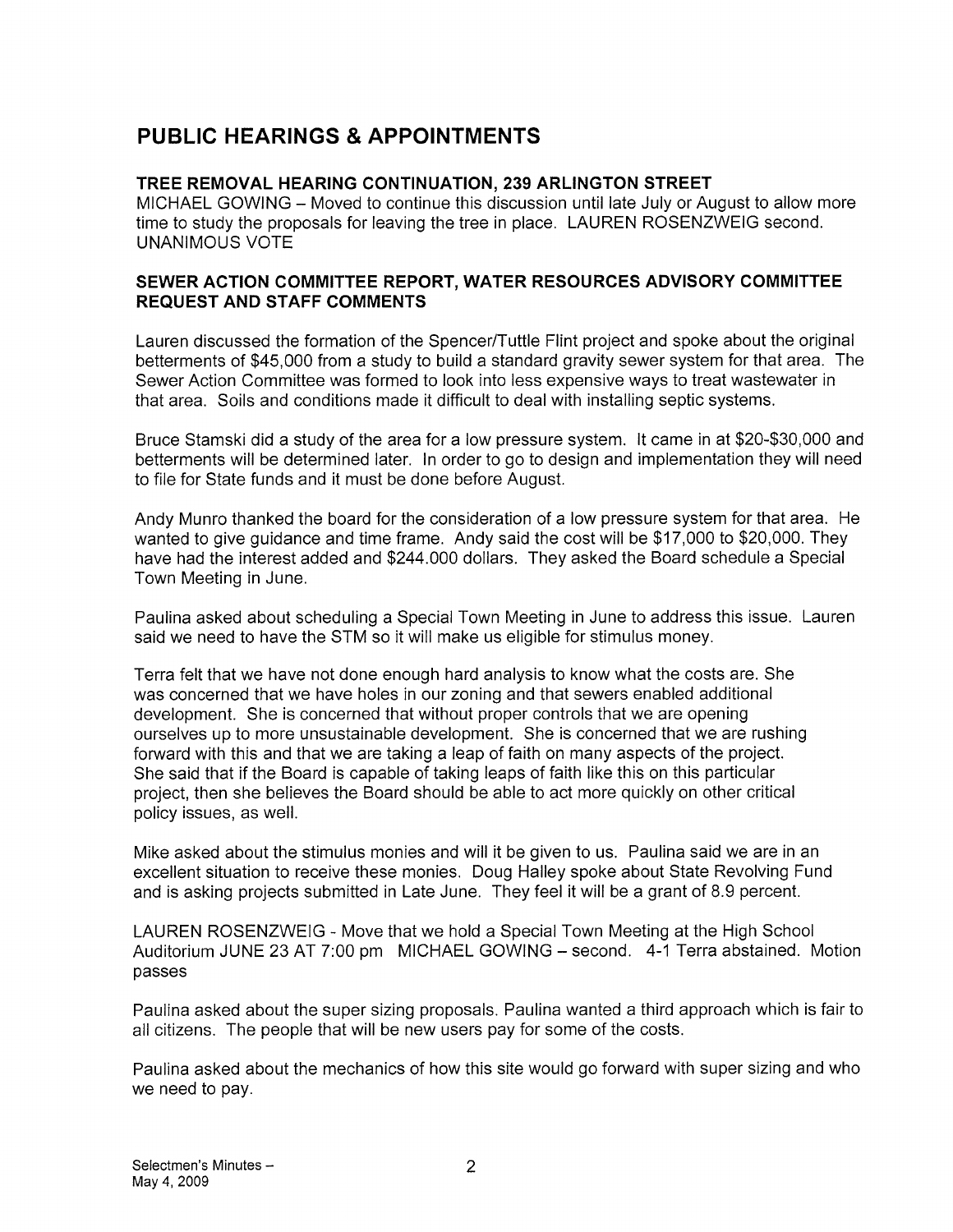Helen Probst said there seems to be confusion about super sizing; it needs to be paid for. The super sizing pays for extra large pipes and items at the plant.

But they have not paid for the existing plant; 1.66 million was just making certain pieces bigger. If these people had been part of the initial group we would have changed the denominator. She feels a lot of money was spent on the Plant.

Andy Munro said he liked the users paying their share, but had concerns that the cost not be too high.

They needed to decide the costs of infrastructure and how do we allocate to the cost to the new users.

Terra talked about super sizing having overall costs to us. Who is going to pay?

A resident noted the super sizing bubble kept the original members from paying for usage they did not use.

Don Barron noted that 45 Or 50 percent of the super sizing costs would be charged to the Flint/Spencer and Tuttle area.

What the Spencer/Flint/Tuttle area will get are the pipes in the street. The user will be responsible to get it to the house from street. It was proposed we pay for paving a police details and should the whole street be paved or patched.

Andy said that they asked the Town to cover \$50,000 for police and milling and paving costs. Mike asked whether or not the streets are in the loop in need of paving. Steve said they are at half their life.

Terra wanted fincom to report. Terra asked for an impact analysis to be performed.

Lauren was in agreement with Mike to see how much was in the budget to defray the costs of the benefit.

Mike noted we did the right thing for the Grace settlement and he said he is confident that the same sense of fairness and equitability would play a role as we bring this project forward.

Paulina spoke about solar panels on the sewer treatment plant, the proposal for solar panels will be born by the current and later users of the system and they will pay for the panels. Peter asked questions about the loan.

Terra said we would go through Green Advisory Committee to look at this. Mike agreed and if there are additional stimulus funds that may come up before August for the panels we should apply.

Paulina asked about proposal for how to go about managing infrastructure in people's homes to make it work. The pump will belong to the homeowner. There has been talk if they want to band together and have agreements in place with the pump manufacturer.

Terra wanted Town Counsel to know about the 3 options in the district, or out of the district.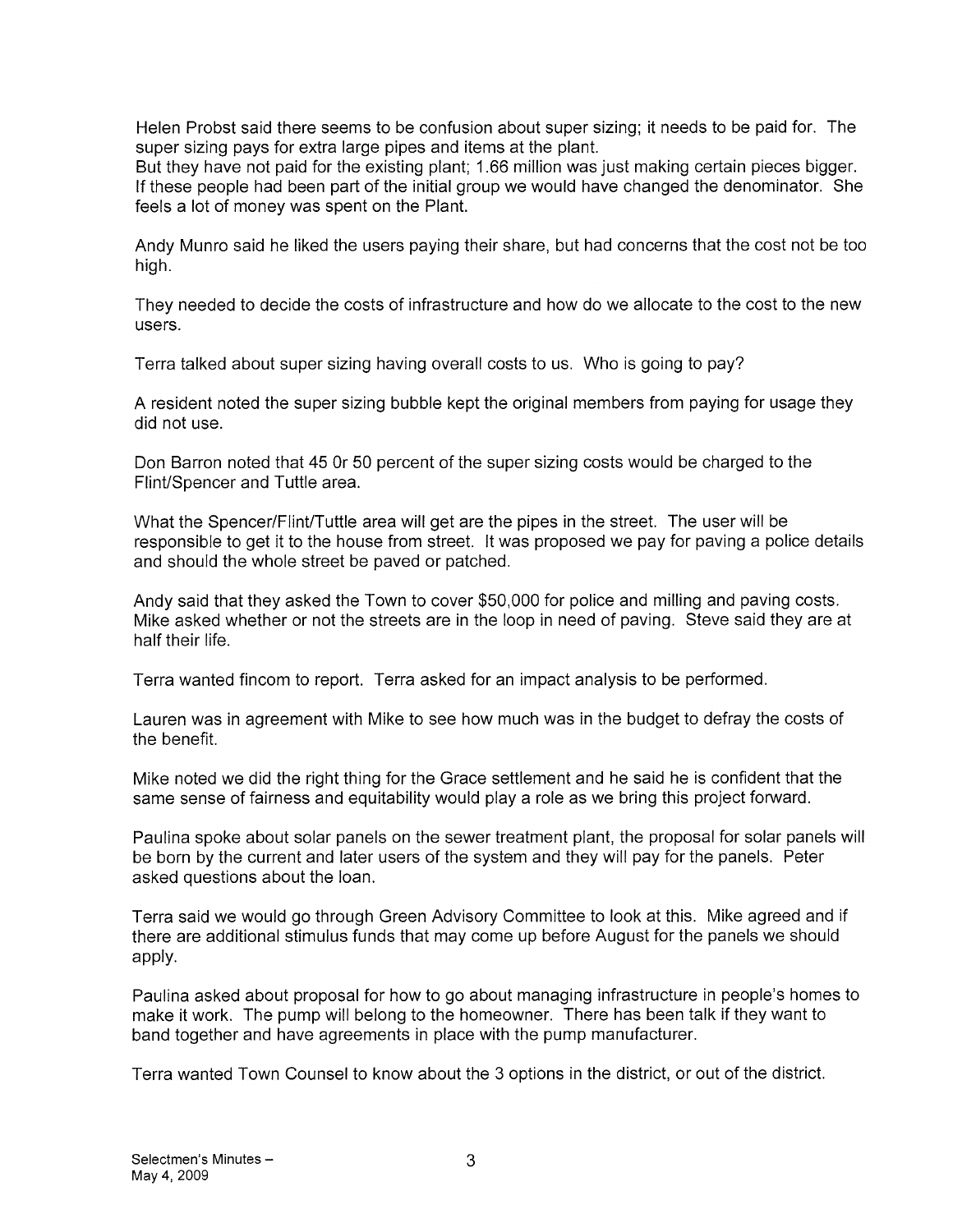Paulina wanted to add the Next Generation to the Special Town Meeting. Our zoning will be difficult to defend, and we could change the zoning at the Special Town Meeting.

Lauren said we should close the warrant.

Steve wanted to have Commission on Disabilities membership requirement change on as a warrant article to amend the Charter and then be put on the next election ballot. TERRA FRIEDRICHS — Moved to put on the Warrant. LAUREN ROSENZWEIG -second UNANIMOUS VOTE

Steve noted that there needed to be a correction related to the articles at town meeting labeled as section B22, one should be B23. TERRA FRIEDRICHS — Moved to Approve. PAULINA KNIBBE — second. UNANIMOUS VOTE

Dore' Hunter said it was obvious that the Parking Deck is controversial and wanted to take it a Special Town meeting would give us an idea of the feelings. Another alternative would be to labor though to October and put it on the fall town meeting, however, they would like to put on in June. We will put a place holder

Peter said we should have the Planning Board review the zoning changes for Day Care Centers.. Lauren says she feels it is bad planning to do a "knee jerk reaction" and wanted a sense of fairness. She suggested that if the Planning Board looks at it and if they want to do the work to get it ready we should support.

Mike thinks it would good to look at it any way; this will give us a chance to update the sq. footage.

TERRA FRIEDRICHS - Move the Planning Board look at options to change zoning for Day Care Centers. MICHAEL GOWING—second. UNANIMOUS VOTE

LAUREN ROSENZWEIG — Moved to Close Warrant for the Special Town Meeting scheduled for June 23<sup>rd at</sup> the close of their meeting. PETER BERRY- second. 4-1 Terra to abstain, motion passes

## SELECTMEN'S BUSINESS

#### TOWN MANAGER'S EVALUATION PROCESS

Lauren spoke about Steve Ledoux's Evaluation not being done in February. She has spoken to Town Counsel regarding the process to be sure we had all the information regarding process. Lauren asked that the responses come back to her. Then they will write a summary and is hoping it will be done by the next meeting. It will be discussed in the public meeting. It was noted that Steve has asked not to receive a cost of living increase.

Paulina asked when she wanted the forms, she said a week from today, May 11th, and Peter's will need to be filed before his goes on vacation.

Steve Noone asked if they would like his input on Steve's evaluation. Paulina directed him to discuss with Lauren.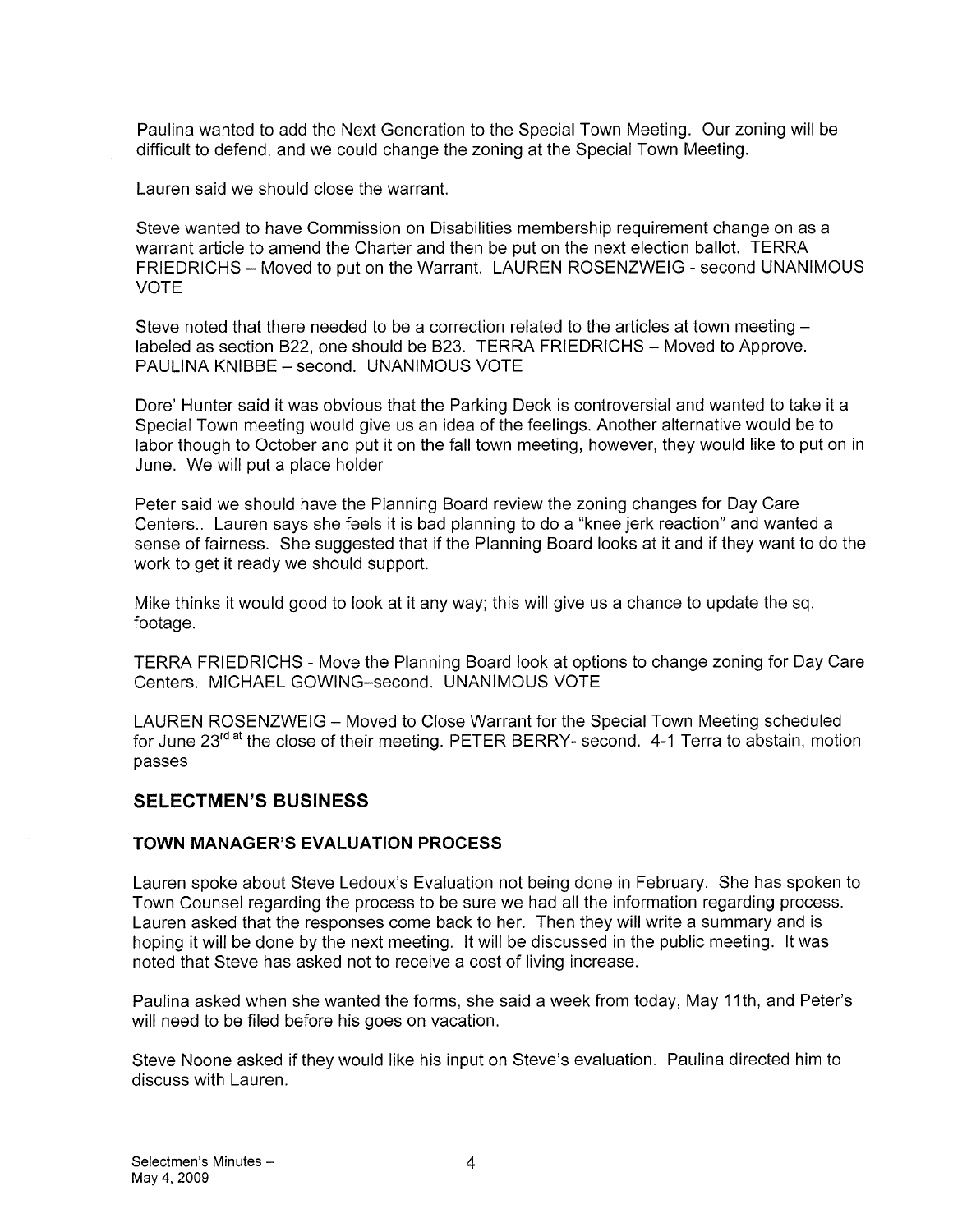## CHAIRMAN'S COMMENTS ON ORGANIZATIONAL THOUGHTS FOR THE YEAR

Paulina said that they need to have all five selectmen and every one can make June first priority session and open meeting, it will be a workshop meeting and what are the top things BOS should be looking for.

Calendar has been finalized and we will notify everyone.

Paulina wants to stop dealing reactively and to discuss policy. Periodically we will have a workshop on a topic and to discuss in depth. Paulina asked the BOS to for ideas and bring into the June  $11<sup>th</sup>$  meeting. Paulina said the meetings may be once a quarter or once a month. We do not currently have the time to discuss issues and this will allow the Board to review this.

Terra asked about Finance and asked if we can come with a list of topics. Paulina said we will come up with items we can address.

Paulina spoke about the Liaison balance and every one got something they wanted and not wanted. Be a conduit but you will not be a committee member and not to interfere with the committee.

Introduce yourself to the Chair and ask about membership needs.

Paulina spoke about committee members and them being trained inconsistently and wanted to document a handbook that documents things like Open Meeting Law, how committee works, scheduling, minutes requirements. We need to increase consistency. The document will be worked over the summer and hope to have it ready in the Fall.

Terra asked about attending the Comprehensive Community Planning. Paulina said she could go as a resident. Terra wanted the meetings posted as an informational meeting. Terra asked why Lauren had so many strategic boards.

Paulina said she understands her, but will not change her mind on the liaison list.

## OTHER BUSINESS

#### COMMENTS ON LANDFILL AREA GROUNDWATER PRE-DESIGN REPORT, W.R. GRACE

Mary Michleman spoke about the letter from Jim Okun regarding the landfill area. She discussed the plume and its activity since 06.

Mary discussed yield, water quality contaminated areas, the treatment process that is going to happen, and they suggest air stripping and air quality. They have brought down the metals. Lauren suggests we say it is important to continue air stripping, LAUREN ROSENZWEIG — Moved to send our comments to EPA. TERRA FRIEDRICHS — second. UNANIMOUS VOTE

## DISCUSSION OF WRAC MISSION STATEMENT APPROVAL

Next meeting

## CONSENT